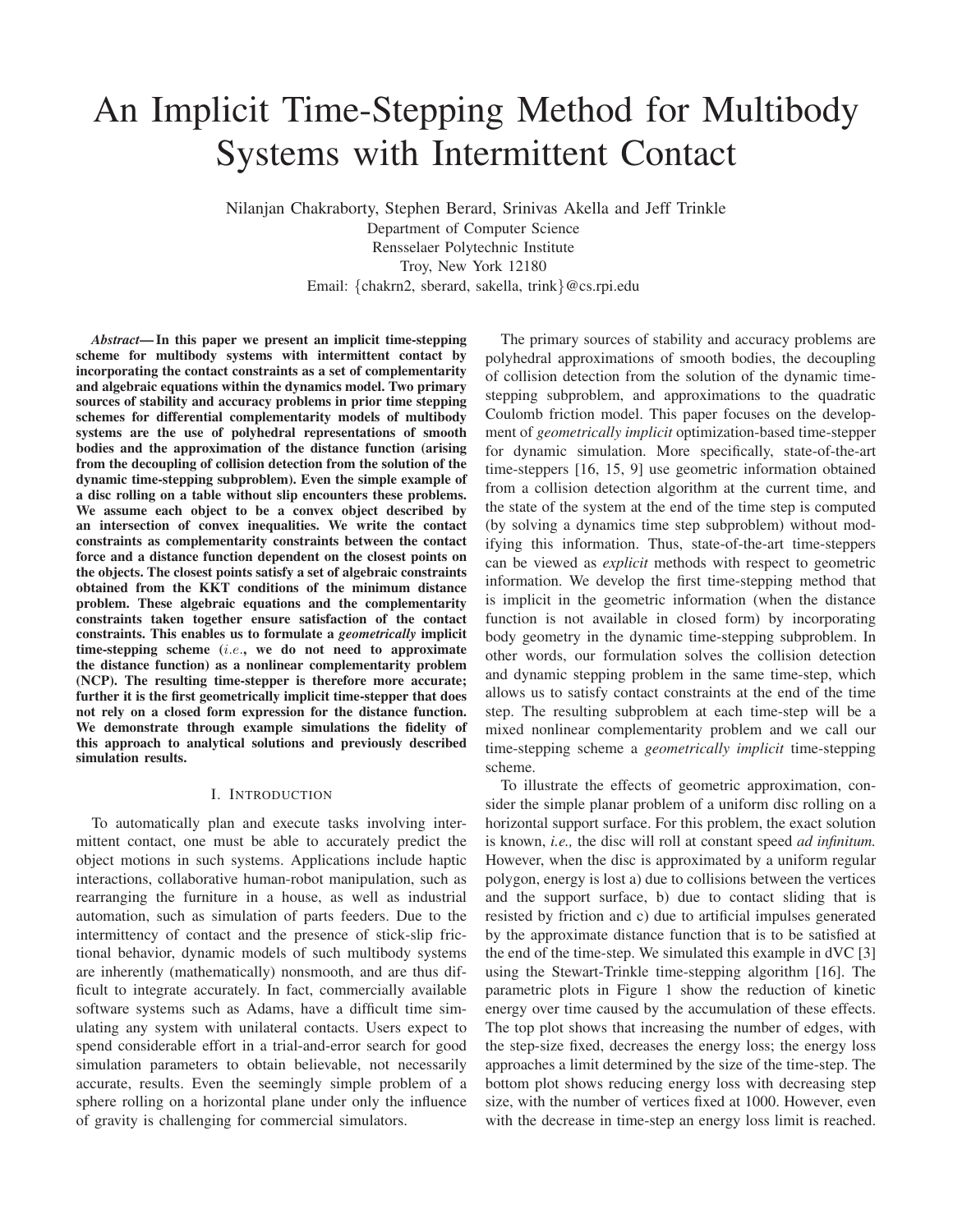

(a) As the number of edges of the "rolling" polygon increases, the energy loss decreases. The computed value obtained by our time-stepper using an implicit surface description of the disc is the horizontal line at the top. The time step used is 0.01 seconds.



(b) For a given number of edges, the energy loss decreases with decreasing step size, up to a limit. In this case, the limit is approximately 0.001 seconds (the plots for 0.001, 0.0005, and 0.0001 are indistinguishable).

Fig. 1. For a disc rolling on a surface, plots of the reduction of kinetic energy over time caused by approximating the disc as a uniform regular polygon.

These plots make it clear that the discretization of geometry and linearization of the distance function lead to the artifact of loss in energy in the simulations.

To address these issues and related problems that we have encountered (e.g., parts feeding), we present a highly accurate geometrically implicit time-stepping method for convex objects described as an intersection of implicit surfaces. This method also takes into consideration other important nonlinear elements such as quadratic Coulomb friction. This method will provide a baseline for understanding and quantifying the errors incurred when using a geometrically explicit method and when making various linearizing approximations. Our ultimate goal is to develop techniques for automatically selecting the appropriate method for a given application, and to guide method switching, step size adjustment, and model approximations on the fly.

Our paper is organized as follows. In Section II we survey the relevant literature. Section III presents the dynamics model for multi-rigid-body systems with an elliptic dry friction law. In Section IV we develop a new formulation of the contact

constraints. In Section V, we give examples that validate and elucidate our time-stepping scheme. Finally we present our conclusions and lay out the future work.

## II. RELATED WORK

Dynamics of multibody systems with unilateral contacts can be modeled as differential algebraic equations (DAE) [7] if the contact interactions (sliding, rolling, or separating) at each contact are known. However, in general, the contact interactions are not known *a priori*, but rather must be discovered as part of the solution process. To handle the many possibilities in a rigorous theoretical and computational framework, the model is formulated as a differential complementarity problem (DCP) [4, 17]. The differential complementarity problem is solved using a time-stepping scheme and the resultant system of equations to be solved at each step is a mixed (linear/nonlinear) complementarity problem. Let  $\mathbf{u} \in \mathbb{R}^{n_1}$ ,  $\mathbf{v} \in \mathbb{R}^{n_2}$  and let  $g: \mathbb{R}^{n_1} \times \mathbb{R}^{n_2} \to \mathbb{R}^{n_1}, f: \mathbb{R}^{n_1} \times \mathbb{R}^{n_2} \to \mathbb{R}^{n_2}$  be two vector functions and the notation  $0 \le x \perp y \ge 0$  imply that x is orthogonal to y and each component of the vectors are nonnegative.

*Definition 1:* The differential (or dynamic) complementarity problem is to find u and v satisfying

$$
\dot{\mathbf{u}} = g(\mathbf{u}, \mathbf{v}), \qquad \mathbf{u}, \text{free}
$$

$$
0 \le \mathbf{v} \perp f(\mathbf{u}, \mathbf{v}) \ge 0
$$

*Definition 2:* The mixed complementarity problem is to find u and v satisfying

$$
g(\mathbf{u}, \mathbf{v}) = 0, \qquad \mathbf{u}, \text{free}
$$

$$
0 \le \mathbf{v} \perp f(\mathbf{u}, \mathbf{v}) \ge 0
$$

The three primary modeling approaches for multibody systems with unilateral contacts are based on three different assumptions about the flexibility of the bodies. The assumptions from most to least realistic (and most to least computationally complex) are: 1) the bodies are fully deformable, 2) the bodies have rigid cores surrounded by compliant material, 3) the bodies are fully rigid. The first assumption leads to finite element approaches, for which one must solve very large difficult complementarity problems or variational inequalities at each time step. The second assumption leads to smaller subproblems that can be solved more easily [15, 13], but suitable values of the parameters of the compliant layer are difficult to determine. The assumption of rigid bodies leads to the smallest subproblems and avoids the latter problem of determining material deformation properties.

Independent of which underlying assumption is made, the methods developed to date have one problem in common that fundamentally limits their accuracy – they are not implicit with respect to the relevant geometric information. For example, at the current state, a collision detection routine is called to determine separation or penetration distances between the bodies, but this information is not incorporated as a function of the unknown future state at the end of the current time step. A goal of a typical time-stepping scheme is to guarantee consistency of the dynamic equations and all model constraints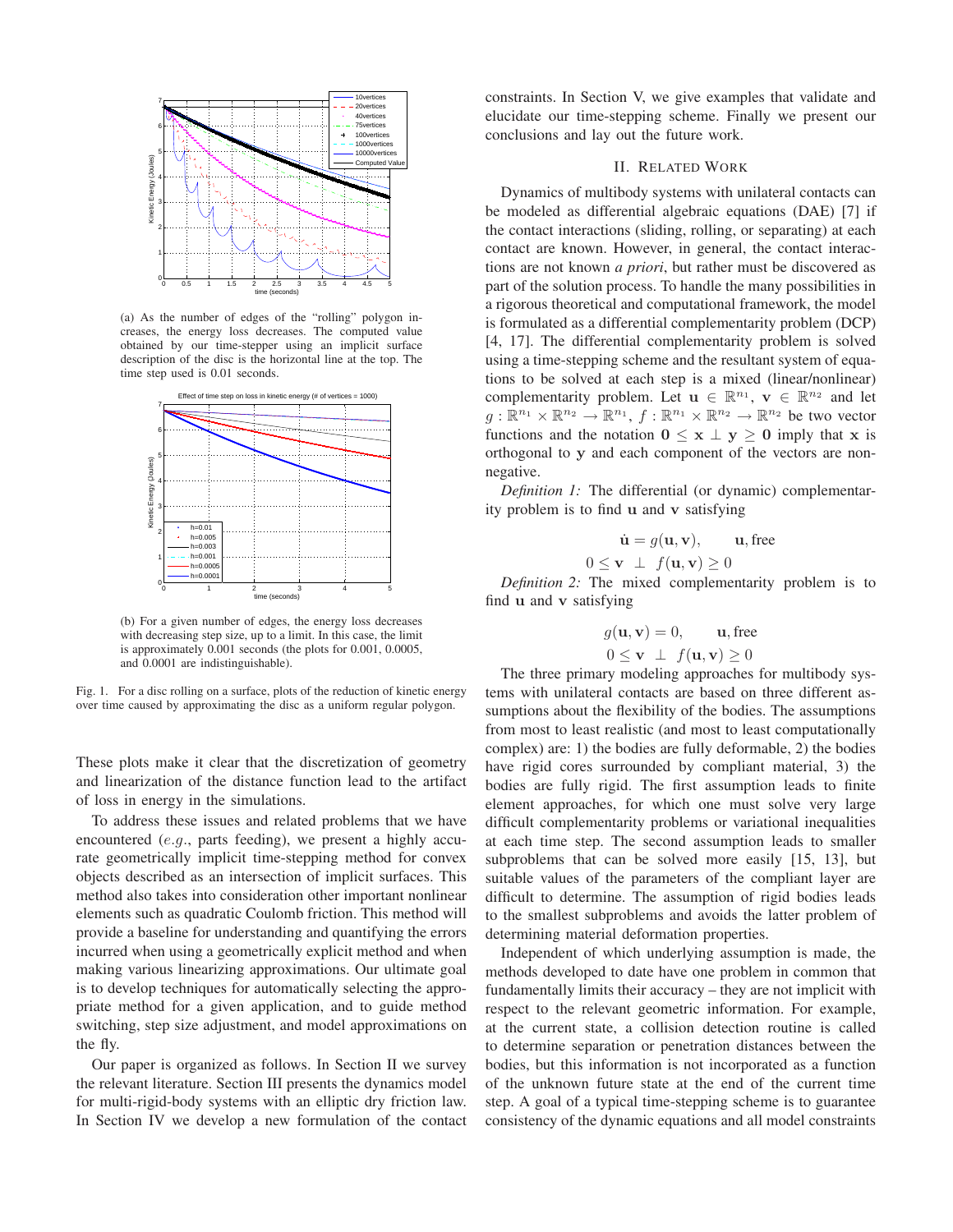at the end of each time step. However, since the geometric information at the end of the current time step is approximated from that at the start of the time step, the solution will be in error.

Early time-steppers used linear approximations of the local geometry at the current time [16, 1]. Thus each contact was treated as a point on a plane or a line on a (non-parallel) line and these entities were assumed constant for the duration of the time step. Besides being insufficiently accurate in some applications, some unanticipated side-effects arose [5].

Increased accuracy can be obtained in explicit schemes by including curvature information. This was done by Liu and Wang [9] and Pfeiffer and Glocker [14] by incorporating kinematic differential equations of rolling contact (Montana [12]). Outside the complementarity formalism, Kry and Pai [8] and Baraff [2] also make use of the contact kinematics equations in dynamic simulations of parametric and implicit surface objects respectively.

The method of Tzitzouris [19] is the only geometrically implicit method developed to date, but unfortunately it requires that the distance function between the bodies and two levels of derivatives be available in closed form. However, it is possible that this method could run successfully after replacing the closed-form distance functions with calls to collision detection algorithms and replacing derivatives with difference approximations from multiple collision detection calls, but polyhedral approximations common to most collision detection packages would generate very noisy derivatives. To our knowledge, such an implementation has not been attempted. One other problem with Tzitzouris' method is that it adapts its step size to precisely locate every collision time. While this is a good way to avoid interpenetration at the end of a time step, it has the undesirable side-effect of forcing the step size to be unreasonably small when there are many interacting bodies [10]. The method we propose does not suffer from this problem.

#### III. DYNAMIC MODEL FOR MULTIBODY SYSTEMS

In complementarity methods, the instantaneous equations of motion of a rigid multi-body system consist of five parts:  $(a)$  Newton-Euler equations,  $(b)$  Kinematic map relating the generalized velocities to the linear and angular velocities,  $(c)$  Equality constraints to model joints,  $(d)$ Normal contact condition to model intermittent contact, and  $(e)$  Friction law. Parts  $(a)$  and  $(b)$  form a system of ordinary differential equations,  $(c)$  is a system of (nonlinear) algebraic equations,  $(d)$  is a system of complementarity constraints, and (e) can be written as a system of complementarity constraints for any friction law that obeys the maximum work dissipation principle. In this paper we use an elliptic dry friction law [18]. Thus, the dynamic model is a *differential complementarity* problem. To solve this system of equations, we have to set up a discrete time-stepping scheme and solve a complementarity problem at each time step. We present below the continuous formulation as well as a Euler time-stepping scheme for discretizing the system. To simplify the exposition, we ignore the presence of joints or bilateral constraints in the following discussion. However, all of the discussion below holds in the presence of bilateral constraints.

To describe the dynamic model mathematically, we first introduce some notation. Let  $q_i$  be the position and orientation of body j in an inertial frame and  $\nu_j$  be the concatenated vector of linear velocities v and angular velocities  $\omega$ . The generalized coordinates, q, and generalized velocity,  $\nu$  of the whole system are formed by concatenating  $q_i$  and  $\nu_i$ respectively. Let  $\lambda_{in}$  be the normal contact force at the *i*th contact and  $\lambda_n$  be the concatenated vector of the normal contact forces. Let  $\lambda_{i\text{t}}$  and  $\lambda_{i\text{o}}$  be the orthogonal components of the friction force on the tangential plane at the ith contact and  $\lambda_t$ ,  $\lambda_o$  be the respective concatenated vectors. Let  $\lambda_{ir}$ be the frictional moment about the ith contact normal and  $\lambda_r$  be the concatenated vector of the frictional moments. The instantaneous dynamic model can then be written as follows.

*Newton-Euler equations of motion:*

$$
\mathbf{M}(\mathbf{q})\dot{\boldsymbol{\nu}} = \mathbf{W}_n \boldsymbol{\lambda}_n \!+\! \mathbf{W}_t \boldsymbol{\lambda}_t \!+\! \mathbf{W}_o \boldsymbol{\lambda}_o \!+\! \mathbf{W}_r \boldsymbol{\lambda}_r \!+\! \boldsymbol{\lambda}_{app} \!+\! \boldsymbol{\lambda}_{vp} \hspace{2mm} (1)
$$

where  $\mathbf{M}(\mathbf{q})$  is the inertia tensor,  $\lambda_{\text{app}}$  is the vector of external forces,  $\lambda_{\rm vp}$  is the vector of Coriolis and centripetal forces,  $W_n$ ,  $W_t$ ,  $W_o$ , and  $W_r$  are dependent on q and map the normal contact forces, frictional contact forces, and frictional moments to the body reference frame.

*Kinematic Map:*

$$
\dot{\mathbf{q}} = \mathbf{G}(\mathbf{q})\boldsymbol{\nu} \tag{2}
$$

where G is the matrix mapping the generalized velocity of the body to the time derivative of the position and orientation. The Jacobian G may be a non-square matrix (*e.g.*, using a unit quaternion to represent orientation) but  $G<sup>T</sup>G = I$ .

*Nonpenetration Constraints:* The normal contact constraint for the ith contact is

$$
0 \leq \lambda_{i\mathbf{n}} \perp \psi_{i\mathbf{n}}(\mathbf{q},t) \geq 0 \tag{3}
$$

where  $\psi_{in}$  is a signed distance function or *gap function* for the *i*th contact with the property  $\psi_{in}(\mathbf{q},t) > 0$  for separation,  $\psi_{in}(\mathbf{q},t) = 0$  for touching, and  $\psi_{in}(\mathbf{q},t) < 0$ for interpenetration. The above gap function is defined in the configuration space of the system. Note that there is usually no closed form expression for  $\psi_{in}(\mathbf{q},t)$ .

*Friction Model:*

$$
(\lambda_{it}, \lambda_{io}, \lambda_{ir}) \in \operatorname{argmax} \{ -(v_{it}\lambda'_{it} + v_{io}\lambda'_{io} + v_{ir}\lambda'_{ir}) : (\lambda'_{it}, \lambda'_{io}, \lambda'_{ir}) \in \mathbf{F}_i(\lambda_{in}, \mu_i) \}
$$

where  $v_i$  is the relative velocity at contact i and the friction ellipsoid is defined by  $\mathbf{F}_i(\lambda_{i\text{n}}, \mu_i) = \{(\lambda_{i\text{t}}, \lambda_{i\text{o}}, \lambda_{i\text{r}})$ :  $\left(\frac{\lambda_{it}}{e_{it}}\right)^2 + \left(\frac{\lambda_{io}}{e_{io}}\right)^2 + \left(\frac{\lambda_{ir}}{e_{ir}}\right)^2 \leq \mu_i^2 \lambda_{in}^2$  where  $e_{it}$ ,  $e_{io}$  and  $e_{ir}$ are given positive constants defining the friction ellipsoid and  $\mu_i$  is the coefficient of friction at the *i*th contact.

We use a velocity-level formulation and an Euler timestepping scheme to discretize the above system of equations. Let  $t_{\ell}$  denote the current time, and h be the time step.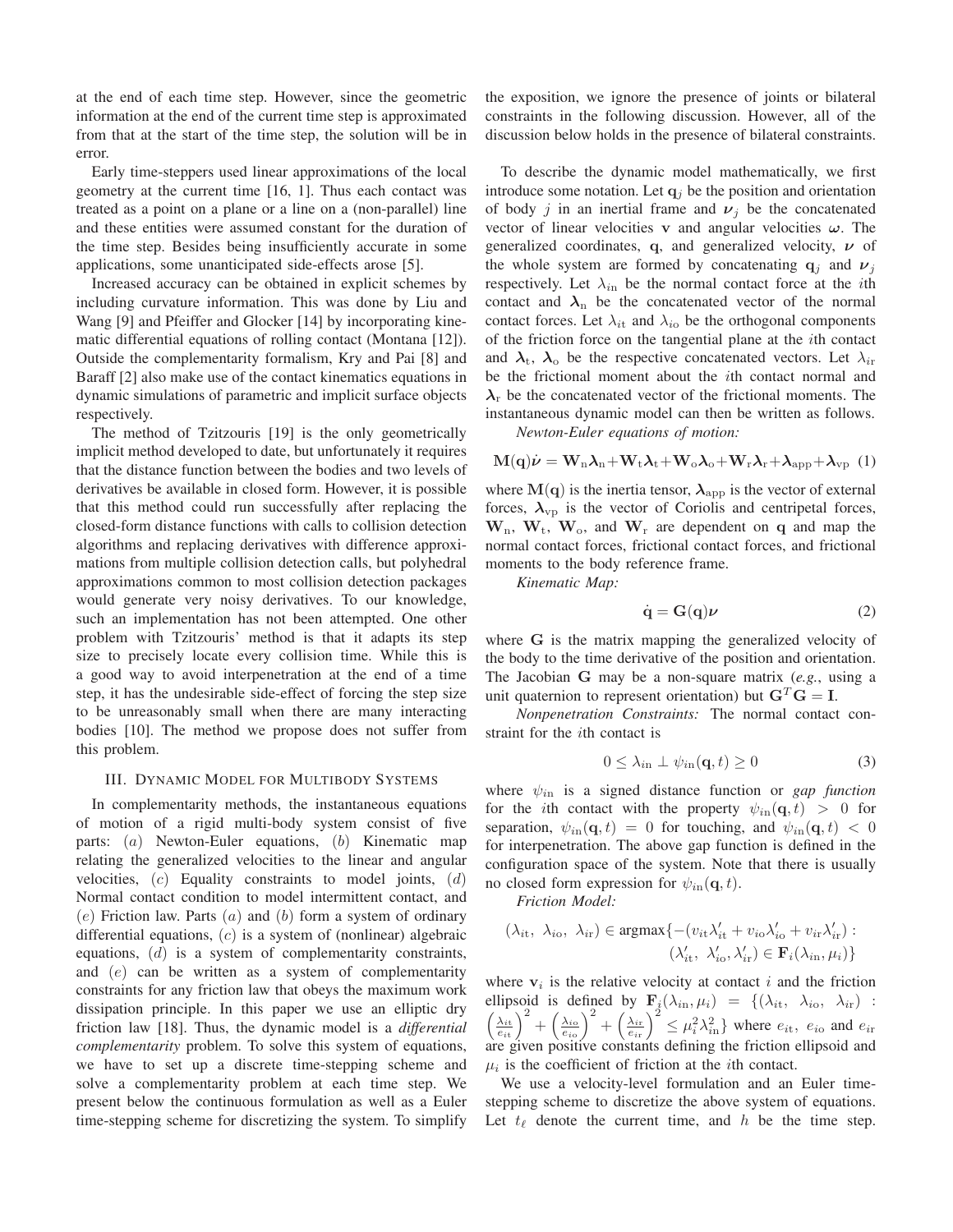Use the superscripts  $\ell$  and  $\ell + 1$  to denote quantities at the beginning and end of the  $\ell$ th time step respectively. Using  $\nu \approx (\nu^{\ell+1} - \nu^{\ell})/h$  and  $\dot{q} \approx (q^{\ell+1} - q^{\ell})/h$ , and writing in terms of the impulses we get the following discrete time system.

$$
\mathbf{M}\boldsymbol{\nu}^{\ell+1} = \mathbf{M}\boldsymbol{\nu}^{\ell} + h(\mathbf{W}_{n}\boldsymbol{\lambda}_{n}^{\ell+1} + \mathbf{W}_{t}\boldsymbol{\lambda}_{t}^{\ell+1} + \mathbf{W}_{o}\boldsymbol{\lambda}_{o}^{\ell+1} \n+ \mathbf{W}_{r}\boldsymbol{\lambda}_{r}^{\ell+1} + \boldsymbol{\lambda}_{app}^{\ell} + \boldsymbol{\lambda}_{vp}) \n\mathbf{q}^{\ell+1} = \mathbf{q}^{\ell} + h\mathbf{G}\boldsymbol{\nu}^{\ell+1} \n0 \leq h\boldsymbol{\lambda}_{n}^{\ell+1} \perp \psi_{n}(\mathbf{q}^{\ell+1}) \geq 0 \nh(\boldsymbol{\lambda}_{it}^{\ell+1}, \boldsymbol{\lambda}_{io}^{\ell+1}, \boldsymbol{\lambda}_{ir}^{\ell+1}) \in \operatorname{argmax}\{-(\left(v_{it}^{\ell+1}\right)\boldsymbol{\lambda}_{it}^{\prime} + \left(v_{io}^{\ell+1}\right)\boldsymbol{\lambda}_{io}^{\prime} + \left(v_{ir}^{\ell+1}\right)\boldsymbol{\lambda}_{ir}^{\prime}\} \n+ h(\boldsymbol{\lambda}_{it}^{\ell+1}, \boldsymbol{\lambda}_{io}^{\ell+1}, \boldsymbol{\lambda}_{ir}^{\ell+1}) \in \mathbf{F}_{i}(h\lambda_{in}, \mu_{i}) \}
$$
\n(4)

The argmax formulation of the friction law has a useful alternative formulation obtained from the Fritz-John optimality conditions [18]:

$$
\mathbf{E}_{t}^{2} \mathbf{U} \mathbf{p}_{n} \circ \mathbf{W}_{t}^{T} \nu^{\ell+1} + \mathbf{p}_{t} \circ \sigma = 0
$$
\n
$$
\mathbf{E}_{0}^{2} \mathbf{U} \mathbf{p}_{n} \circ \mathbf{W}_{0}^{T} \nu^{\ell+1} + \mathbf{p}_{0} \circ \sigma = 0
$$
\n
$$
\mathbf{E}_{r}^{2} \mathbf{U} \mathbf{p}_{n} \circ \mathbf{W}_{r}^{T} \nu^{\ell+1} + \mathbf{p}_{r} \circ \sigma = 0
$$
\n
$$
(\mathbf{U} \mathbf{p}_{n}) \circ (\mathbf{U} \mathbf{p}_{n}) - (\mathbf{E}_{t}^{2})^{-1} (\mathbf{p}_{t} \circ \mathbf{p}_{t}) - (\mathbf{E}_{0}^{2})^{-1} (\mathbf{p}_{0} \circ \mathbf{p}_{0})
$$
\n
$$
- (\mathbf{E}_{r}^{2})^{-1} (\mathbf{p}_{r} \circ \mathbf{p}_{r}) \geq 0
$$
\n(5)

where the impulse  $\mathbf{p}_{(\cdot)} = h\lambda_{(\cdot)}$ , the matrices  $\mathbf{E}_{t}$ ,  $\mathbf{E}_{o}$ ,  $\mathbf{E}_{r}$ , and U are diagonal with ith diagonal element equal to  $e_i$ ,  $e_o$ ,  $e_r$ , and  $\mu_i$  respectively,  $\sigma$  is a concatenated vector of the Lagrange multipliers arising from the conversion from the argmax formulation and  $\sigma_i$  is equal to the magnitude of the slip velocity at contact  $i$ , and  $\circ$  connotes the Hadamard product.

The above subproblem at a time step is either an LCP or an NCP depending on the time evaluation of  $W_{(.)}$  the approximation used for  $\psi_n(q^{\ell+1})$ , and the representation of the friction model. If  $\mathbf{W}_{(.)}$  are evaluated at  $\ell$ , and we use a first order Taylor series expansion for  $\psi_n(q)$  and a linearized representation of the friction ellipsoid, we have an LCP. However, the approximations involved introduce numerical artifacts as discussed in Section I. Moreover, the linear approximation of the friction ellipsoid also leads to certain artifacts. In contrast, if we evaluate  $\mathbf{W}_{(.)}$  at  $\ell + 1$ , use a quadratic friction law (Equation (5)), and use  $\psi_n(\mathbf{q}^{\ell+1})$ , we have an NCP. We call this formulation a *geometrically implicit* formulation because it ensures that the contact conditions are satisfied at the end of the time step. However, evaluating  $\psi_n(\mathbf{q}^{\ell+1})$  is possible only if we have a closed form expression for the distance function, which we do not have in general. Instead, we propose to define the gap function in terms of the closest points between the two objects and provide a set of algebraic equations for finding these closest points during the time step. The next section discusses this approach in detail and proves that the conditions will enforce satisfaction of contact constraints at the end of the time step.

#### IV. CONTACT CONSTRAINT

In this section we rewrite the contact condition (Equation 3) as a complementarity condition in the work space, combine it with an optimization problem to find the closest points, and prove that the resultant system of equations ensures that the contact constraints are satisfied. Let us consider the ith contact. For ease of exposition, we assume here that each object is a convex object described by a single implicit surface. A more general formulation where each object is described by an intersection of implicit surfaces is given in Appendix A. Let the two objects be defined by convex functions  $f(\xi_1) \leq 0$  and  $g(\xi_2) \leq 0$  respectively, where  $\xi_1$  and  $\xi_2$  are the coordinates of points in the two objects. Let  $a_1$  and  $a_2$  be the closest points on the two objects. The equation of an implicit surface has the property that for any point x, the point lies inside the object for  $f(\mathbf{x}) < 0$ , on the object surface for  $f(\mathbf{x}) = 0$ , and outside the object for  $f(\mathbf{x}) > 0$ . Thus, we can define the gap function in work space as either  $f(\mathbf{a}_2)$  or  $g(\mathbf{a}_1)$  and write the complementarity conditions as either one of the following two conditions:

$$
0 \leq \lambda_{in} \perp f(\mathbf{a}_2) \geq 0
$$
  
 
$$
0 \leq \lambda_{in} \perp g(\mathbf{a}_1) \geq 0
$$
 (6)

where  $a_1$  and  $a_2$  are given by

$$
\text{argmin} \ \left\{ \|\xi_1 - \xi_2\|^2 : f(\xi_1) \le 0, \ g(\xi_2) \le 0 \right\} \tag{7}
$$

It can be shown easily from the Karush-Kuhn-Tucker (KKT) conditions of Equation 7 that  $a_1$  and  $a_2$  are the solutions of the following system of algebraic equations.

$$
\mathbf{a}_1 - \mathbf{a}_2 = -l_1 \nabla f(\mathbf{a}_1) = l_2 \nabla g(\mathbf{a}_2)
$$
  

$$
f(\mathbf{a}_1) = 0, \qquad g(\mathbf{a}_2) = 0
$$
 (8)

where  $l_1$  and  $l_2$  are the Lagrange multipliers. The geometric meaning of the first two equations is that the normals to the two surfaces at their closest points are aligned with the line joining the closest points. The solution to Equation 8 gives the closest point when the two objects are separate. However, when  $a_1 = a_2$ , the solution is either the touching point of the two surfaces or a point lying on the intersection curve of the two surfaces 2. Thus, as written, Equations 8 and 6 do not guarantee non-penetration. However, note that the distinction



Fig. 2. Three Contact cases: (left) Objects are separate (middle) Objects are touching (right) Objects are intersecting.

between touching points and intersecting points is that the normals to the two surfaces at the touching points are aligned while it is not so for intersection points. When  $a_1 = a_2$ , we lose the geometric information that the normals at the two points are aligned if we write our equations in the form above.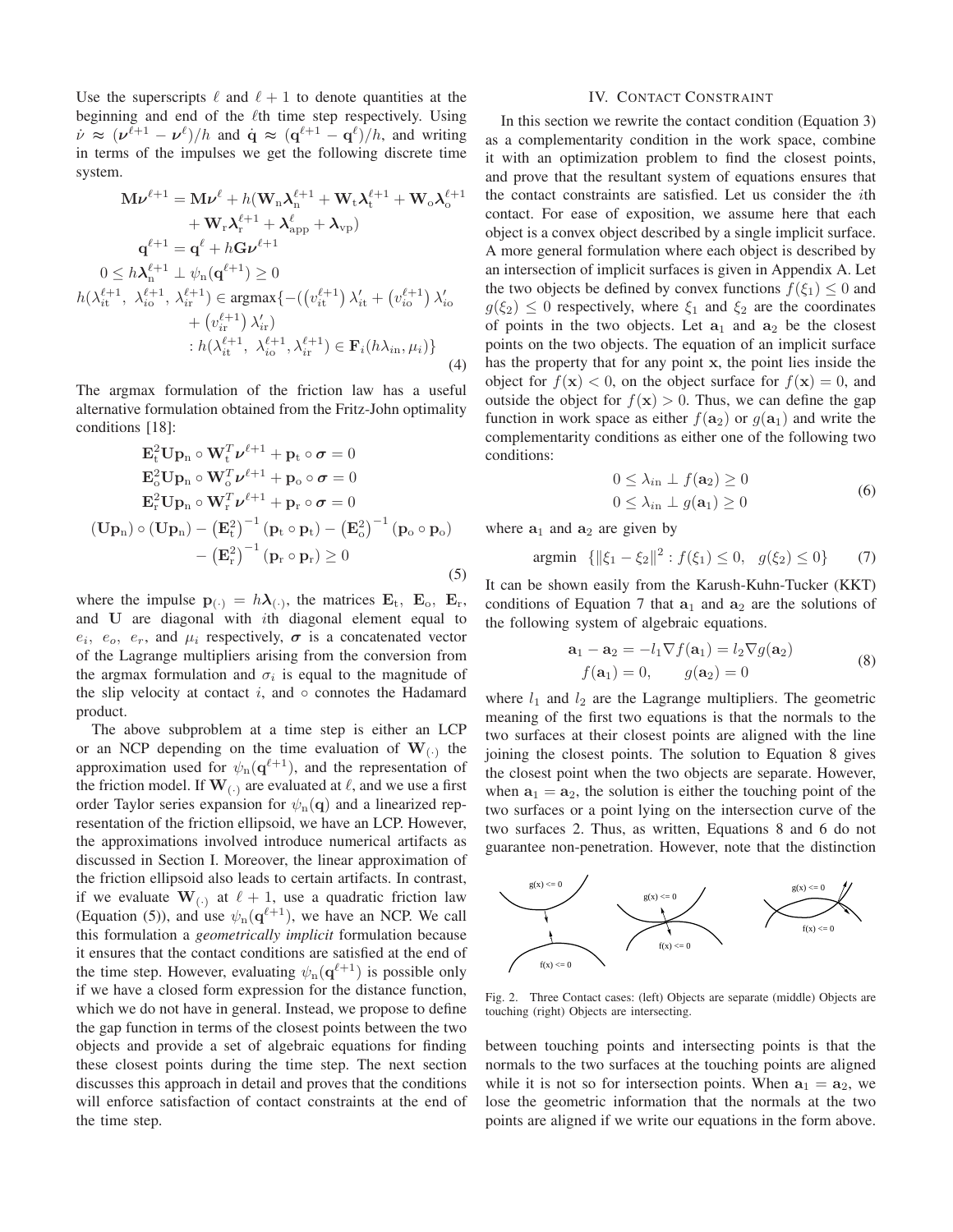Rewriting the above equations in terms of the unit vectors allows us to avoid this problem.

$$
\mathbf{a}_1 - \mathbf{a}_2 = -\|\mathbf{a}_1 - \mathbf{a}_2\| \frac{\nabla f(\mathbf{a}_1)}{\|\nabla f(\mathbf{a}_1)\|}
$$

$$
\frac{\nabla f(\mathbf{a}_1)}{\|\nabla f(\mathbf{a}_1)\|} = -\frac{\nabla g(\mathbf{a}_2)}{\|\nabla g(\mathbf{a}_2)\|}
$$
(9)
$$
f(\mathbf{a}_1) = 0, \qquad g(\mathbf{a}_2) = 0
$$

Proposition: *Equation 6 and 9 together represent the contact constraints,* i.e.*, the two objects will satisfy the contact constraints at the end of each time step if and only if Equation 6 and 9 hold together.*

Proof: As discussed above.

Note that since the first two vector equations are equating unit vectors, there are only two independent equations for each, and the above system has 6 independent equations in 6 variables. We can now formulate the mixed NCP for the geometricallyimplicit time-stepper. The vector of unknowns z can be partitioned into  $z = [u, v]$  where  $u = [\nu, a_1, a_2, p_t, p_o, p_r]$ and  $\mathbf{v} = [\mathbf{p}_n, \, \boldsymbol{\sigma}]$ . The equality constraints in the mixed NCP are:

$$
0 = -\mathbf{M}\nu^{\ell+1} + \mathbf{M}\nu^{\ell} + \mathbf{W}_{n}^{\ell+1}\mathbf{p}_{n}^{\ell+1} + \mathbf{W}_{t}^{\ell+1}\mathbf{p}_{t}^{\ell+1} + \mathbf{W}_{o}^{\ell+1}\mathbf{p}_{o}^{\ell+1} + \mathbf{W}_{r}^{\ell+1}\mathbf{p}_{r}^{\ell+1} + \mathbf{p}_{app}^{\ell} + \mathbf{p}_{vp}^{\ell}0 = (\mathbf{a}_{1}^{\ell+1} - \mathbf{a}_{2}^{\ell+1}) + ||\mathbf{a}_{1}^{\ell+1} - \mathbf{a}_{2}^{\ell+1}|| \frac{\nabla f(\mathbf{a}_{1}^{\ell+1})}{||\nabla f(\mathbf{a}_{1}^{\ell+1})||} 0 = \frac{\nabla f(\mathbf{a}_{1}^{\ell+1})}{||\nabla f(\mathbf{a}_{1}^{\ell+1})||} + \frac{\nabla g(\mathbf{a}_{2}^{\ell+1})}{||\nabla g(\mathbf{a}_{2}^{\ell+1})||} 0 = f(\mathbf{a}_{1}^{\ell+1}) 0 = g(\mathbf{a}_{2}^{\ell+1}) 0 = \mathbf{E}_{t}^{2} \mathbf{U} \mathbf{p}_{n}^{\ell+1} \circ (\mathbf{W}_{t}^{T})^{\ell+1} \nu^{\ell+1} + \mathbf{p}_{t}^{\ell+1} \circ \sigma^{\ell+1} 0 = \mathbf{E}_{o}^{2} \mathbf{U} \mathbf{p}_{n}^{\ell+1} \circ (\mathbf{W}_{o}^{T})^{\ell+1} \nu^{\ell+1} + \mathbf{p}_{o}^{\ell+1} \circ \sigma^{\ell+1} 0 = \mathbf{E}_{r}^{2} \mathbf{U} \mathbf{p}_{n}^{\ell+1} \circ (\mathbf{W}_{r}^{T})^{\ell+1} \nu^{\ell+1} + \mathbf{p}_{r}^{\ell+1} \circ \sigma^{\ell+1}
$$

The complementarity constraints on v are:

$$
0 \le \begin{bmatrix} \mathbf{p}_{n}^{\ell+1} \\ \boldsymbol{\sigma}^{\ell+1} \end{bmatrix} \perp \begin{bmatrix} f(\mathbf{a}_{2}^{\ell+1}) \\ \boldsymbol{\zeta} \end{bmatrix} \ge 0 \tag{11}
$$

where

$$
\begin{aligned} \zeta &= \mathbf{U} \mathbf{p}^{\ell+1}_{n} \circ \mathbf{U} \mathbf{p}^{\ell+1}_{n} - \left(\mathbf{E}^2_t\right)^{-1} \left(\mathbf{p}^{\ell+1}_{t} \circ \mathbf{p}^{\ell+1}_{t}\right) \\ &- \left(\mathbf{E}^2_{o}\right)^{-1} \left(\mathbf{p}^{\ell+1}_{o} \circ \mathbf{p}^{\ell+1}_{o}\right) - \left(\mathbf{E}^2_r\right)^{-1} \left(\mathbf{p}^{\ell+1}_{r} \circ \mathbf{p}^{\ell+1}_{r}\right) \end{aligned}
$$

In the above formulation, we see  $\mathbf{u} \in \mathbb{R}^{6n_b+9n_c}$ ,  $\mathbf{v} \in \mathbb{R}^{2n_c}$ , the vector function of equality constraints maps  $[\mathbf{u}, \mathbf{v}]$  to  $\mathbb{R}^{6n_b+9n_c}$ and the vector function of complementarity constraints maps  $[\mathbf{u}, \mathbf{v}]$  to  $\mathbb{R}^{2n_c}$  where  $n_b$  and  $n_c$  are the number of bodies and number of contacts respectively. If using convex bodies only, the number of contacts can be determined directly from the number of bodies,  $n_c = \sum_{i=1}^{n_b-1} i$ .

# V. ILLUSTRATIVE EXAMPLES

In this section we present three examples to validate our technique against known analytical results and previous approaches. The first example is the same example of a disc rolling without slip on a plane that we studied in Section I. The second example, taken from [18], consists of a sphere spinning on a horizontal surface that comes to rest due to torsional friction. The time taken by the sphere to come to a complete stop is known analytically and we demonstrate that the results of our simulation agree with the analytical predictions. The final example consists of a small ball moving in contact with two larger fixed balls. We include it here to compare our solutions with those based on earlier approaches [18, 9]. All of our numerical results were obtained by PATH [6], a free solver that is one of the most robust complementarity problem solvers available.

# *A. Example 1: Disc on a Plane*

In this example we revisit the unit disc example from Section I. For illustrative purposes, we explain the formulation of the full dynamic model in detail. The normal axis of the contact frame  $\hat{n}$  always points in the inertial y-axis direction and tangential axis  $t$  always coincides with the  $x$ -direction. The mass matrix, M is constant and the only force acting on the body is due to gravity. The equation of the disc is given by  $f_1(x,y) = (x - q_x)^2 + (y - q_y)^2 - 1$ , where q is the location of the center of the disc in the inertial frame. Let  $a_1$  be the closest point on body 1 (the disc) to the  $x$ -axis. Similarly, let  $a_2$  be the closest point on the x-axis to body 1 ( $a_{2y} = 0$  and can be removed from the system of unknowns). Given this information, the matrices for this system can be shown to be:  $\mathbf{M} = \text{diag}(m, m, 0.5m) \; \mathbf{p}_{\text{app}} = [0, -9.81 \cdot m \cdot h, 0]^T.$ 

$$
\mathbf{W}_{\mathbf{n}} = \begin{bmatrix} \hat{n} \\ \mathbf{r}^{a_1} \otimes \hat{n} \end{bmatrix} \quad \mathbf{W}_{\mathbf{t}} = \begin{bmatrix} \hat{t} \\ \mathbf{r}^{a_1} \otimes \hat{t} \end{bmatrix}
$$

$$
\nabla_{a_1} f_1(a_1^{\ell+1}) = \begin{bmatrix} 2(a_{1x}^{\ell+1} - q_x) \\ 2(a_{1y}^{\ell+1} - q_y) \end{bmatrix}
$$

where  $r^{a_1}$  is the vector from the center of gravity of the disc to  $a_1$  and  $\otimes$  connotes the 2D analog of the cross product.

There are  $9$  unknowns for this system:  $z$  $[\nu, \mathbf{a}_1, \alpha_{2_x}, \nu_n, \nu_t, \sigma]$  We can now formulate the entire system of equations for this simple model:

$$
0 = -\mathbf{M}\boldsymbol{\nu}^{\ell+1} + \mathbf{M}\boldsymbol{\nu}^{\ell} + \mathbf{W}_{n}^{\ell+1}p_{n}^{\ell+1} + \mathbf{W}_{t}^{\ell+1}p_{t}^{\ell+1} + \mathbf{p}_{app}
$$
\n(12)

$$
0 = \mathbf{a}_2^{\ell+1} - \mathbf{a}_1^{\ell+1} + ||\mathbf{a}_2^{\ell+1} - \mathbf{a}_1^{\ell+1}||\hat{n}
$$
(13)

$$
0 = \frac{\nabla_{\mathbf{a}_1} f_1(\mathbf{a}_1^{l+1})}{\|\nabla_{\mathbf{a}_1} f_1(\mathbf{a}_1^{l+1})\|} + \hat{n}
$$
\n(14)

$$
0 = f_1(\mathbf{a}_1^{\ell+1}) \tag{15}
$$

$$
0 \le f_1(\mathbf{a}_2^{\ell+1})\tag{16}
$$

$$
0 = \mu p_n^{\ell+1} (\mathbf{W}_t^{\mathbf{T}^{\ell+1}} \nu^{\ell+1}) + \sigma^{\ell+1} p_t^{\ell+1}
$$
 (17)

$$
0 \le \mu^2 p_n^{\ell+1} p_n^{\ell+1} - p_t^{\ell+1} p_t^{\ell+1}
$$
 (18)

where equations 13 and 14 each provide one independent equation.

The initial configuration of the disc is  $q = [0, 1, 0]$ , initial velocity is  $\nu = [-3, 0, 3]$ , mass is  $m = 1$ , and  $\mu = 0.4$ .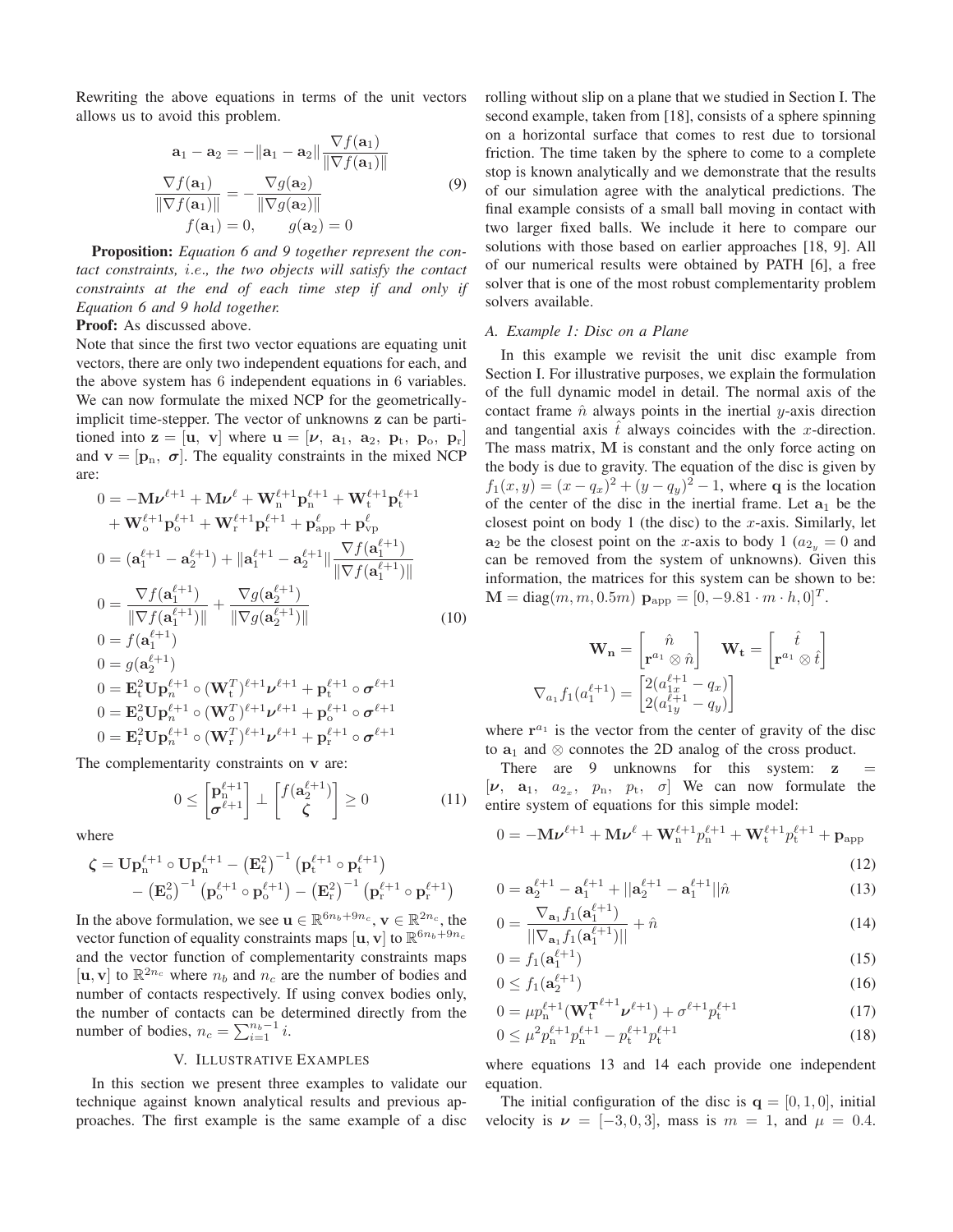Figure 1(a) shows the kinetic energy of the disc for our implicit representation along with the Stewart-Trinkle LCP implementation using various levels of discretization as it rolls along the horizontal surface. When using an implicit curve representation to model the disc and our formulation we get no energy loss (within the numerical tolerance of  $10^{-6}$  used for our simulations) as seen by the horizontal line. When using the LCP formulation we have energy loss as discussed earlier.

#### *B. Example 2: Sphere on a Plane*

Here we consider a sphere spinning on a plane about the normal of the plane. The initial configuration of the sphere is  $\mathbf{q} = \begin{bmatrix} 0, 0, 1, 1, 0, 0, 0 \end{bmatrix}^T$  where the first three elements are the position of the center of the sphere and the last 4 are the unit quaternion representing the orientation. The initial generalized velocity is  $\nu = [0, 0, 0, 0, 0, 1.962]^T$ , the first three elements are the linear terms, the last three elements the angular. The friction parameters used were  $e_t = 1$ ,  $e_o = 1$ ,  $e_r = 0.4$  and  $\mu = 0.2$ . A step size of  $h = 0.07$  seconds was chosen.

From the initial conditions given, the sphere should rotate in place with a constant deceleration due to the torsional friction. Figure 3 shows a plot of the velocities for the sphere given by the time-stepping formulation. The analytical solution for this problem predicts that all velocities except  $\omega_z$  should be zero, and  $w_z$  should be decreasing linearly to 0 with a slope of -1.962, reaching 0 at exactly  $t = 1$  seconds. The plot shows that we agree with the analytical solution except that we reach zero velocity at  $t = 1.05$ , since we are using a fixed time step and the time at which spinning stops is in the middle of the time step. The friction forces (Figure 4) also follow the analytical solution. The tangential component of friction force is 0. The tangential moment does not drop to 0 at 1.05 s, since we are using an impulse-based time-stepping formulation with a fixed time step and there is a torsional moment between 0.98 to 1 second which contributes to the impulse. Our results match those of the Tzitzouris-Pang and Stewart methods presented in [18].



Fig. 3. Linear and angular velocities for Example 2. All velocities except  $\omega_z$  are zero throughout the simulation.



Fig. 4. Forces for Example 2. The tangential forces are both 0 for the entire simulation, and the torsional force transitions to zero when the sphere switches from a sliding contact to sticking.

#### *C. Example 3: Sphere on Two Spheres*

This example consists of a small ball rolling and sliding on two larger balls, and is chosen to compare our model with those presented in [18] and [9]. Figure 5 shows a small unit sphere in simultaneous contact with two larger fixed spheres. The sphere of radius 10 units is located at  $(0, 0, 0)$  in the inertial frame and the sphere of radius 9 units is located at (0, 11.4, 0). There is also a constant force of  $\lambda_{app}$  =  $[1.0, 2.6, -9.81, 0, 0, 0]^T$  applied to the small sphere. With this force, the sphere initially has one of its contacts rolling while the other contact is simultaneously sliding, the rolling contact transitions to sliding, and both contacts eventually separate. It is important to emphasize that all these transitions are captured using a fixed time step implementation.



Fig. 5. A small sphere in contact with two large spheres.

The initial configuration of the small sphere is  $q =$  $[0, 6.62105263157895, 8.78417110772903, 1, 0, 0, 0]^{T}$ . The initial velocity is  $\nu = [0, 0, 0, 0, 0, 0]$ . The friction parameters are:  $e_t = 1$ ,  $e_o = 1$ ,  $e_r = 0.3$ , and  $\mu = 0.2$ . There were a total of 28 unknowns in our NCP formulation. We used a step size  $h = 0.01$  (Tzitzouris-Pang use  $h = 0.1$ ).

The generalized velocity of the sphere is shown in Figure 6. The smooth velocity profile agrees well with the nonlinear Tzitzouris-Pang formulation [18]. The Liu-Wang formulation [9] experienced non-smooth velocity jumps when the small sphere separated from the larger fixed spheres,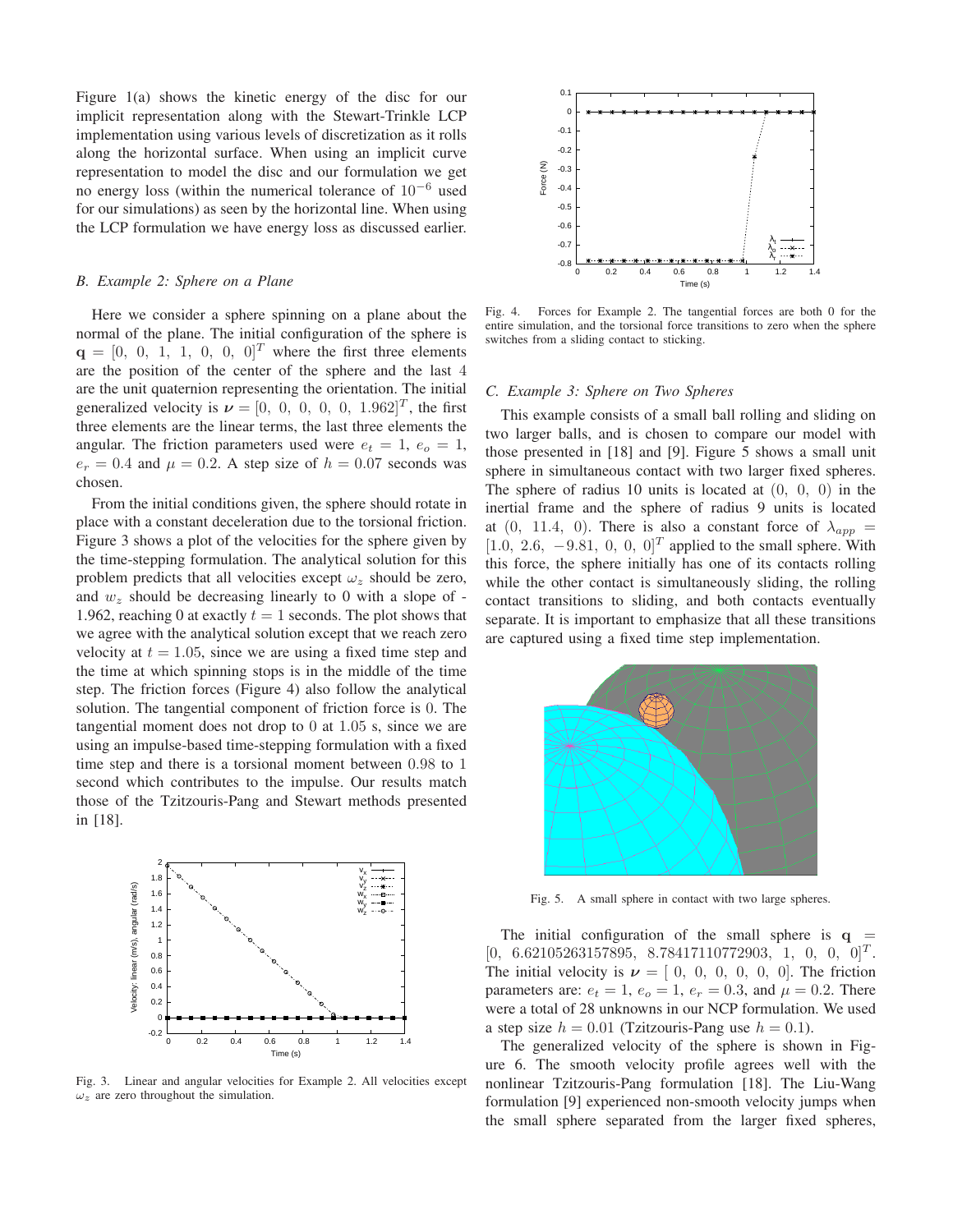which they attributed to an explicit time-stepping scheme. In the LCP Stewart-Trinkle implementation, the velocity profiles were very non-smooth. These results further confirm our belief that both linearization and explicit time-stepping lead to inaccuracies.



Fig. 6. Velocities of small moving sphere.

The fidelity of our method is further emphasized by Figures 7 and 8 that show the forces and sliding speed magnitudes at the two contacts. Contact 1 starts as a sliding contact and we see the sliding speed increases as the normal force decreases. Also, the magnitude of the friction force is equal to  $\mu\lambda_{1n}$ , consistent with our friction law for a sliding contact. At approximately 3.2 seconds, the small sphere separates from the large sphere at this contact, and all forces acting at contact 1 and the sliding speed drop to zero. Contact 2 on the other hand starts out as a rolling contact until approximately  $t = 3$ seconds when it transitions to sliding. During the rolling phase the frictional magnitude is bounded by  $\mu \lambda_{2n}$  as required by the friction law, and the sliding speed is 0. At the transition to sliding, the magnitude of the friction force becomes equal to  $\mu \lambda_{2n}$  and the sliding speed begins to increase. Finally, at approximately  $t = 3.6$  seconds, the contact breaks and all forces at this contact and the sliding speed drop to zero.



Fig. 7. Force and sliding speed at contact 1. Contact 1 is always sliding until separation, hence the  $\mu$  normal force curve and friction magnitude curve overlap for the duration. The value of  $\mu = 0.2$ 

Unlike the other approaches, we modeled the spheres as special cases of an ellipsoid:

$$
f(x, y, z) = \left(\frac{x}{a}\right)^2 + \left(\frac{y}{b}\right)^2 + \left(\frac{z}{c}\right)^2 - 1
$$



Fig. 8. Force and sliding speed at contact 2. The value of  $\mu = 0.2$ 

where we set  $a = b = c = 1$  for a unit sphere centered at the origin. This flexibility allows us to test various shapes by altering the 3 parameters, while the more difficult dynamical equations remain unaltered. For example, changing the  $a, b, c$ parameters would allow us to model ellipsoids rolling on ellipsoids; the Tzitzouris-Pang formulation cannot be applied since there is no analytical gap function.

#### VI. CONCLUSION

We presented the first geometrically implicit time-stepping scheme for objects described as intersections of convex inequalities. This approach overcomes stability and accuracy problems associated with polygonal approximations of smooth objects and approximation of the distance function for two objects in intermittent contact. We developed a new formulation for the contact constraints in the work space which enabled us to formulate a geometrically implicit time-stepping scheme as an NCP. We demonstrated through example simulations the fidelity of this approach to analytical solutions and previously described simulation results.

We see several directions for future work. We would like to address the question of existence and uniqueness of solutions of the NCP we formulate. We will perform more extensive numerical experimentation, and compare these solutions with solutions obtained when the closest distance is computed through a function call. We plan to precisely quantify the tradeoffs between the computation speed and physical accuracy of simulations for different object representations (*e.g.,* polyhedral, implicit, spline), friction approximations, and the choice between geometrically explicit or implicit methods. Although we have restricted our discussion to convex objects, we believe that this framework can be extended to non-convex objects described as unions of convex objects as well as parametric surfaces. Finally, we want to incorporate different impact laws to simulate a broader class of problems.

#### ACKNOWLEDGMENT

We wish to thank Todd Munson for his insightful discussions on NCPs. This work was supported by the National Science Foundation under grants IIS-0093233(CAREER), 0139701 (DMS-FRG), 0413227 (IIS-RCV), and 0420703